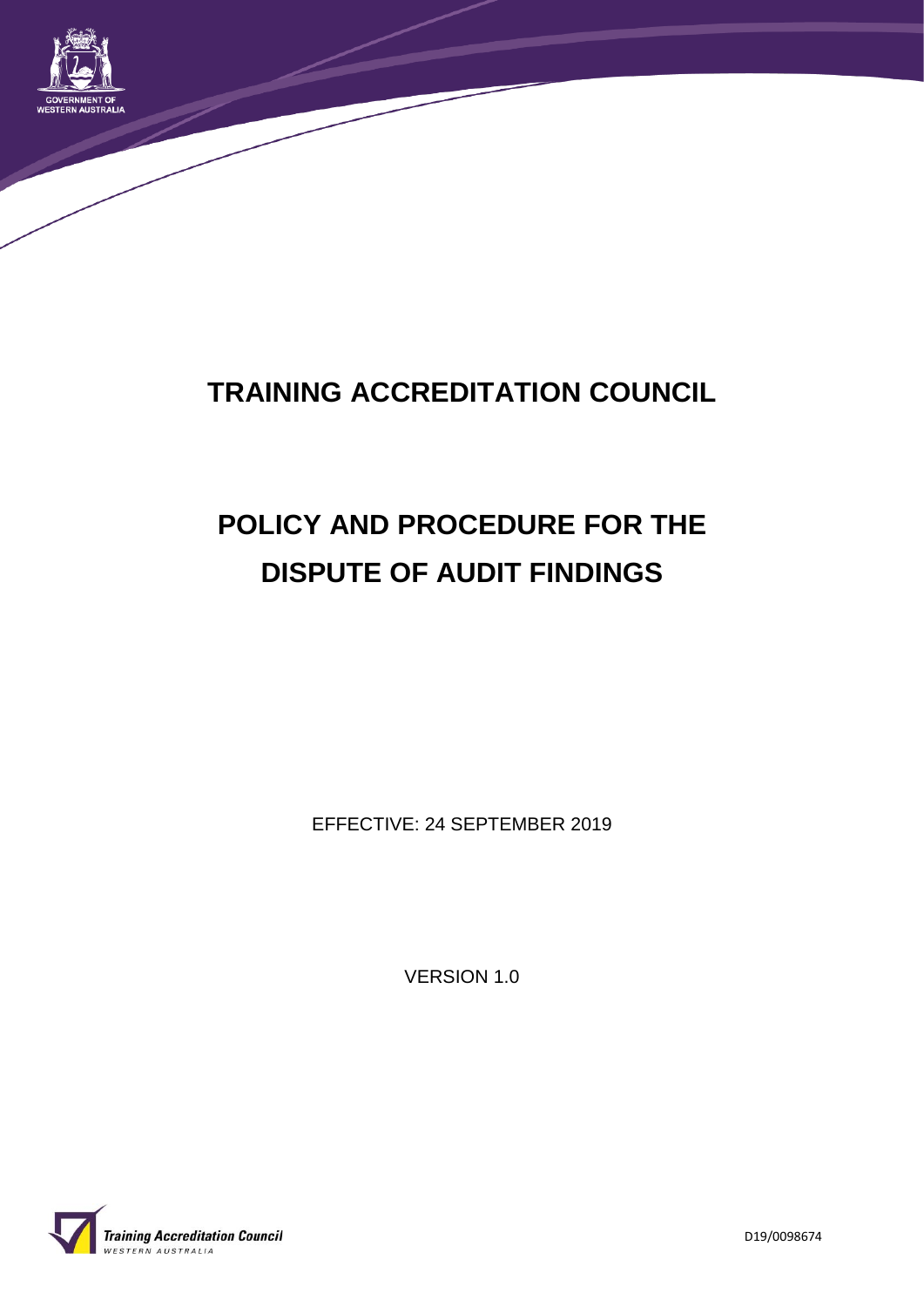#### **CONTENTS**

| $1 \quad$       |  |
|-----------------|--|
| $2^{\circ}$     |  |
| 3 <sup>7</sup>  |  |
| $\overline{4}$  |  |
| 4.1             |  |
| 4.2             |  |
| 4.3             |  |
| 4.4             |  |
| $5\overline{)}$ |  |
| 6               |  |
| $7^{\circ}$     |  |
| 8               |  |
|                 |  |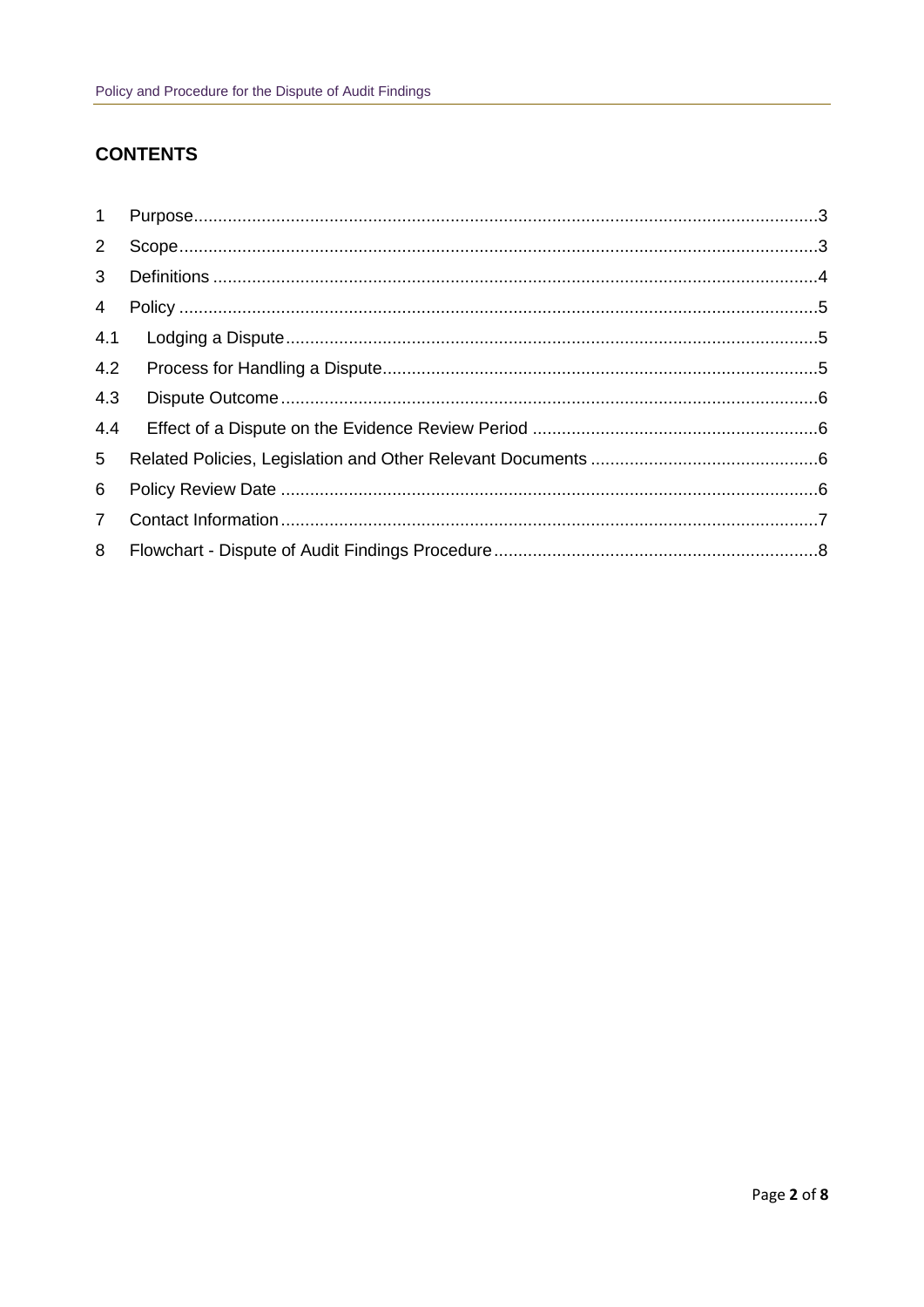# 1 PURPOSE

This policy explains the circumstances under which applicants/Registered Training Organisations (RTOs) may dispute the findings of an audit against the *Standards for Registered Training Organisations (RTOs) 2015* and how disputes are handled. The policy reflects the Council's commitment to the principles of fairness and transparency.

# 2 SCOPE

This policy applies to applicants seeking initial registration and RTOs registered with the Training Accreditation Council (the Council).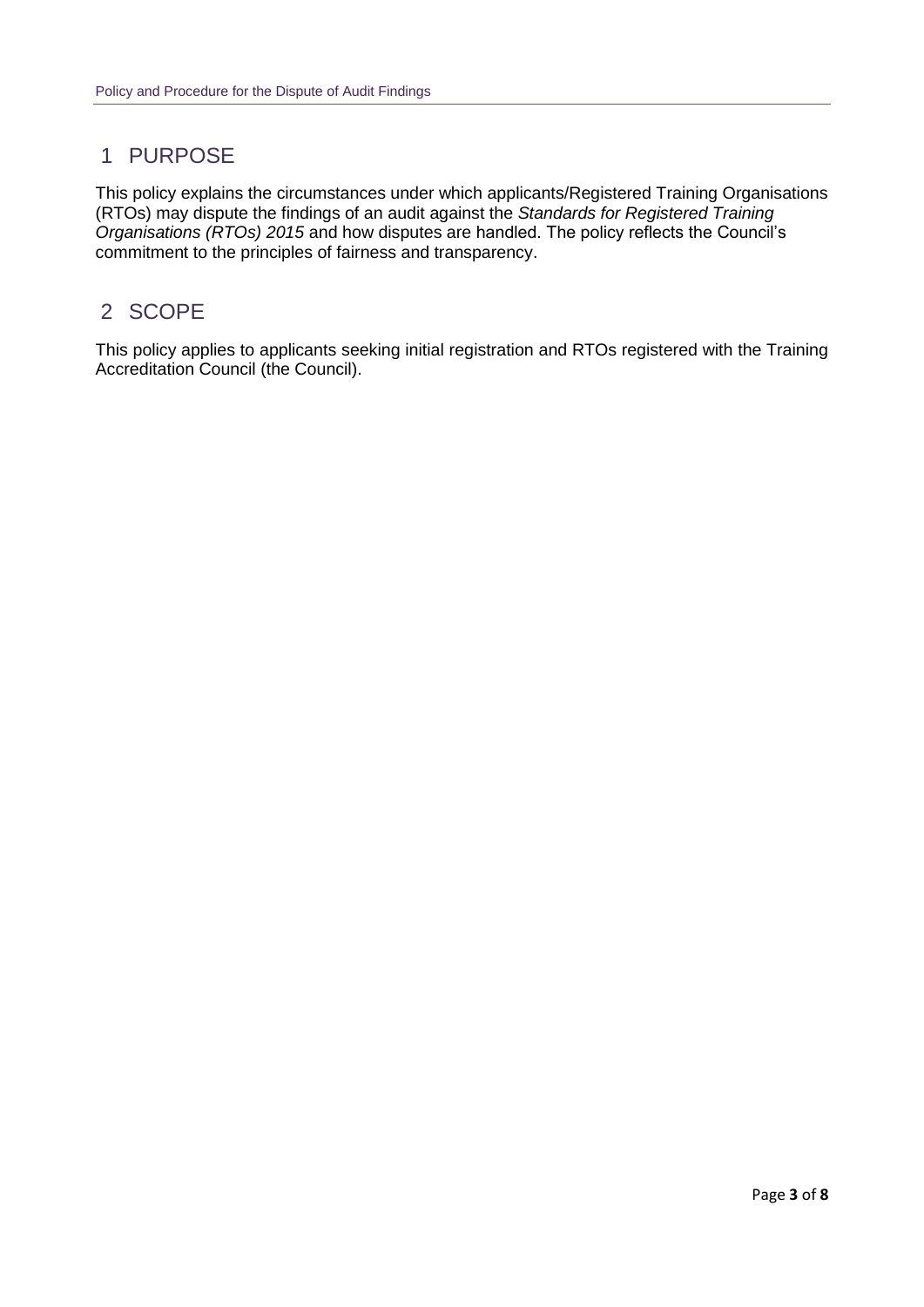# 3 DEFINITIONS

| <b>Audit</b>                               | A planned, systematic and documented process to assess an<br>applicant or an RTO's compliance with the Standards for RTOs.                                                                                                                                                                             |
|--------------------------------------------|--------------------------------------------------------------------------------------------------------------------------------------------------------------------------------------------------------------------------------------------------------------------------------------------------------|
| <b>Compliance</b>                          | The requirements of the Standards for RTOs have been met,<br>based on the evidence reviewed for the audit.                                                                                                                                                                                             |
| Non-compliance                             | The requirements of the Standards for RTOs have not been met<br>based on the evidence reviewed for the audit. There are three<br>categories of non-compliance:                                                                                                                                         |
|                                            | <b>Minor Non-Compliance</b>                                                                                                                                                                                                                                                                            |
|                                            | The requirements of the Standards for RTOs have not been met,<br>based on the evidence reviewed, but there is no (or minor adverse)<br>impact on learners and/or other consumers of goods and services<br>produced in the training environment or the current (or future)<br>workplace.                |
|                                            | <b>Significant Non-Compliance</b>                                                                                                                                                                                                                                                                      |
|                                            | The requirements of the Standards for RTOs have not been met,<br>based on the evidence reviewed, and there are indications of<br>significant adverse impacts on learners and/or other consumers of<br>goods and services produced in the training environment or the<br>current (or future) workplace. |
|                                            | <b>Critical Non-Compliance</b>                                                                                                                                                                                                                                                                         |
|                                            | The requirements of the Standards for RTOs have not been met,<br>based on the evidence reviewed, and there are critical adverse<br>impacts on learners and/or other consumers of goods and services<br>produced in the training environment or the current (or future)<br>workplace.                   |
| <b>Registered Training</b><br>Organisation | A training organisation registered by a state or territory registering<br>body in accordance with the Standards for RTOs within a defined<br>scope of registration.                                                                                                                                    |
| <b>Registering body</b>                    | The authority responsible for RTOs, under the VET legislation and<br>decision-making framework, and in accordance with the Standards<br>for VET Regulators 2015, including all processes relating to<br>registration and imposing of sanctions on RTOs.                                                |
| <b>Standards for RTOs</b>                  | Standards for Registered Training Organisations (RTOs) 2015                                                                                                                                                                                                                                            |
| <b>TAC</b>                                 | Training Accreditation Council of Western Australia.                                                                                                                                                                                                                                                   |
| <b>The Council</b>                         | Training Accreditation Council of Western Australia.                                                                                                                                                                                                                                                   |
| VET                                        | <b>Vocational Education and Training</b>                                                                                                                                                                                                                                                               |
| <b>VET Act</b>                             | <b>Vocational Education and Training Act 1996</b>                                                                                                                                                                                                                                                      |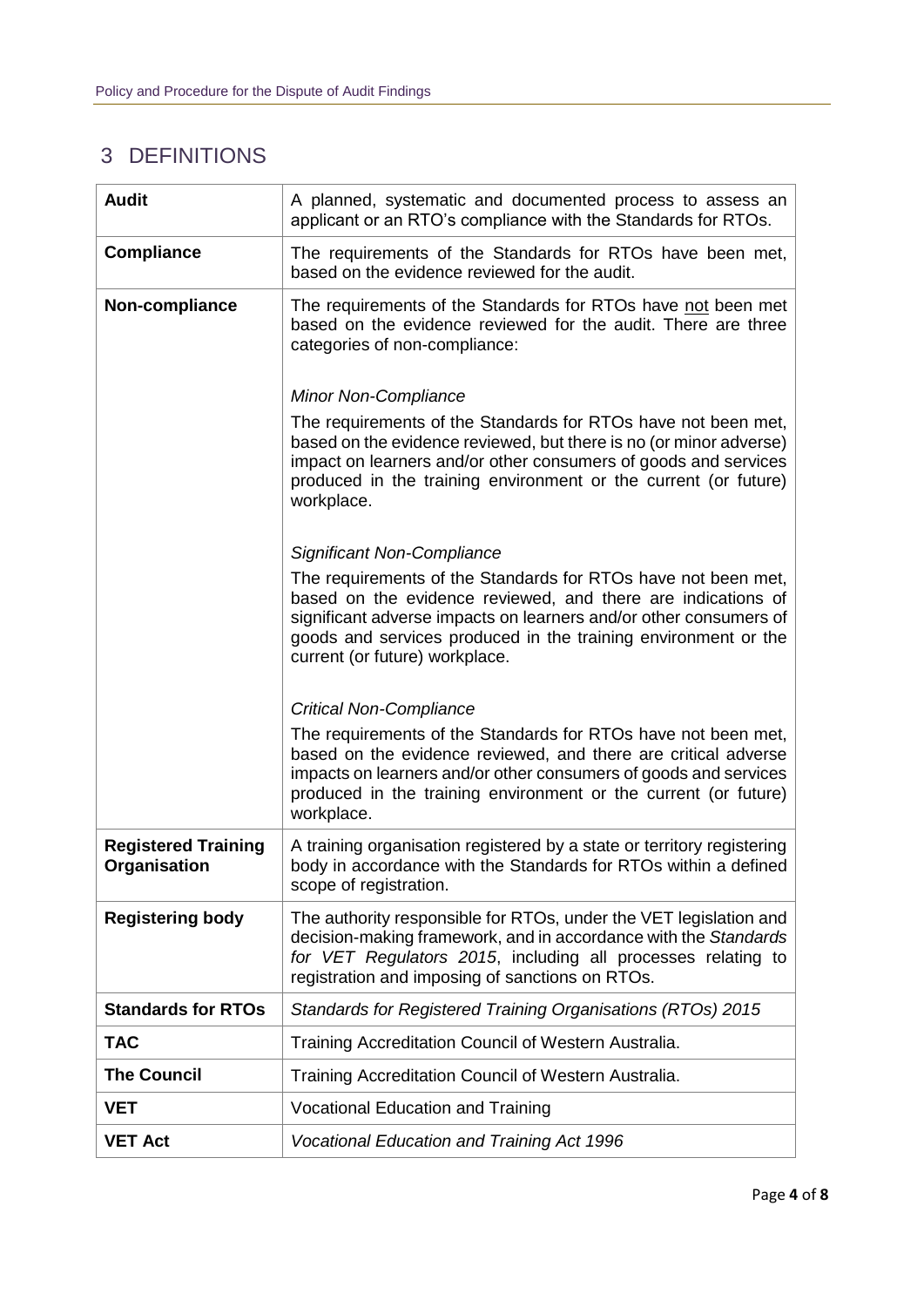# 4 POLICY

The Training Accreditation Council Secretariat (the TAC Secretariat) undertakes a range of audits on behalf of the Council to ascertain compliance with the Standards for RTOs. Audits may be conducted for initial/renewal of registration, post-initial monitoring, amendments, complaints investigations, compliance monitoring and in areas of identified risk.

Following an audit, an applicant/RTO will receive an audit report detailing findings of compliance with the Standards for RTOs. The audit report specifies the evidence on which the findings are based and, where non-compliances are identified, the findings are assigned an overall category of minor, significant or critical non-compliance.

An applicant/RTO can dispute an audit finding if it believes that an audit finding does not accurately reflect the evidence presented for the audit. The dispute must relate specifically to the findings as specified in the audit report and must be based on the evidence provided for the audit. Evidence submitted by the applicant/RTO in justification of the dispute must also clearly demonstrate the inaccuracy of the audit finding.

Disputes based on evidence that was not presented for the audit, or evidence that was subsequently amended after the audit, are deemed unreasonable and will be disallowed.

Applicants/RTOs have an opportunity to submit additional or new evidence to demonstrate compliance with the Standards for RTOs during approved evidence review periods in the course of the audit process. Information about TAC's audit process is available on the website at [www.tac.wa.gov.au.](http://www.tac.wa.gov.au/)

# 4.1 LODGING A DISPUTE

Sometimes disputes arise from a misunderstanding or misinterpretation of the audit report. Applicants/RTOs are encouraged to first discuss their audit report with the lead auditor and the Manager Regulation to seek clarification before considering lodging a dispute.

An applicant/RTO has **five working days** from issuance of an audit report to dispute the audit findings. A dispute cannot be lodged after that time.

Applicants/RTOs must ensure that evidence provided in support of a dispute of audit findings is well organised and clearly referenced to the clauses of the Standards for RTOs to which the audit findings relate. A well-presented argument, supported by relevant and accurate evidence, will assist the TAC Secretariat to address the dispute in a timely and efficient manner.

To lodge a dispute, complete the TAC Dispute of Audit Findings form and forward by email to [tac@dtwd.wa.gov.au,](mailto:tac@dtwd.wa.gov.au) Attention: Manager Regulation.

# 4.2 PROCESS FOR HANDLING A DISPUTE

The process outlined below is aimed at ensuring a fair, transparent and timely review of disputes of audit findings.

The Manager Regulation will acknowledge receipt of the dispute by email within **two working days** and will review the dispute submission and determine whether there is a case for investigation of the disputed audit finding(s).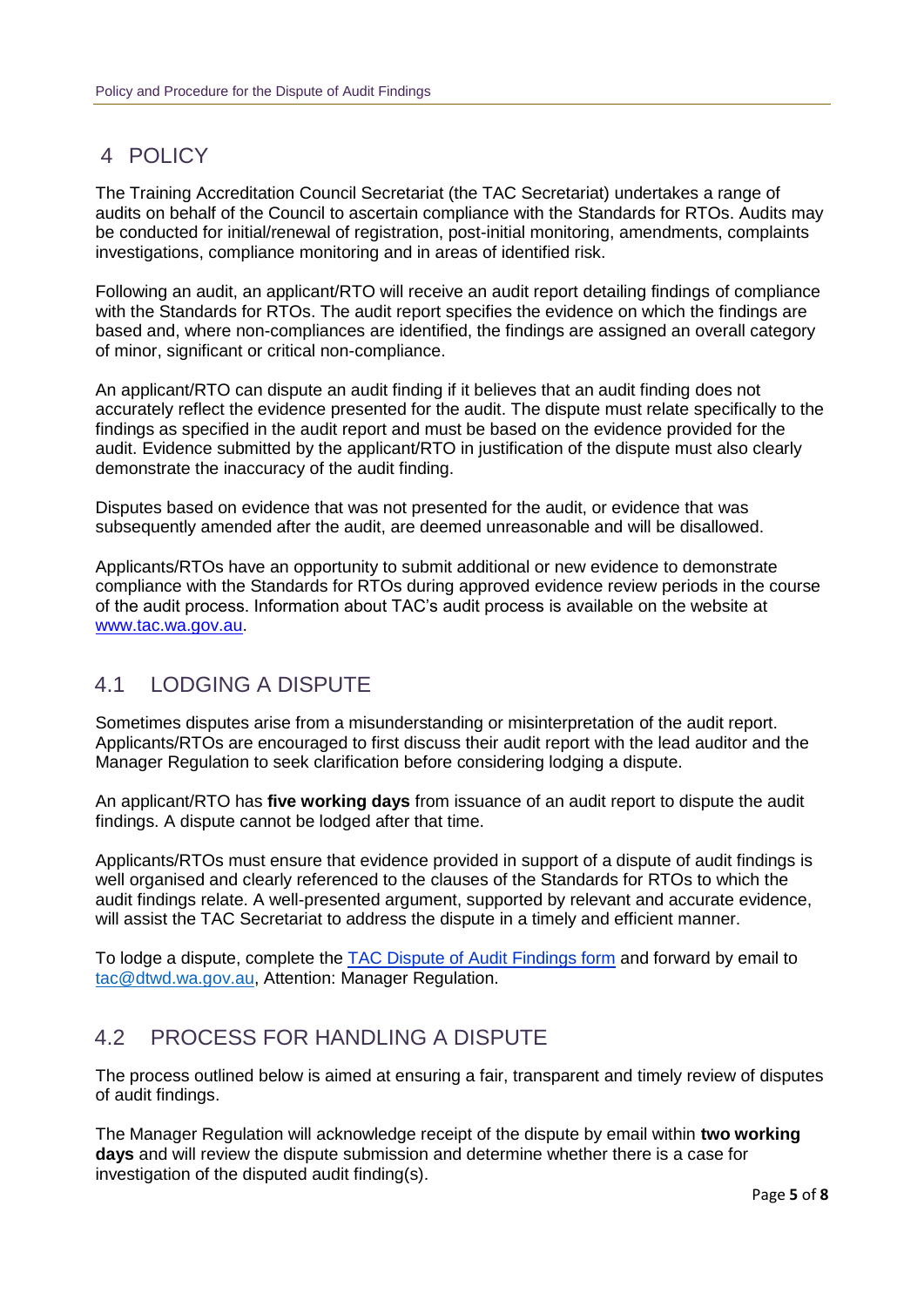If there is a case for investigation, the Manager Regulation may consult any person or organisation deemed appropriate in the conduct of the investigation. This may include (but not limited to) the auditor contract panel, industry regulators and industry training councils.

Within **five working days** of receipt of the dispute the Manager will inform the applicant/RTO in writing of whether there is a case for an investigation of the disputed audit finding(s) and how the investigation will be handled.

The TAC Secretariat aims to resolve disputes of audit findings as quickly and efficiently as practicable, however the nature and complexity of a dispute will influence how long it takes for a dispute to be resolved.

#### 4.3 DISPUTE OUTCOME

On completion of the investigation, the Manager Regulation will submit a report with recommendations to the Director Training Regulation for consideration. The Director Training Regulation considers the recommendations and makes a decision regarding the dispute. That decision is final.

The applicant/RTO will be advised in writing of the outcome and final decision of the dispute investigation within **two working days** of the decision.

## 4.4 EFFECT OF A DISPUTE ON THE EVIDENCE REVIEW PERIOD

As part of TAC's audit process (and depending on the stage of the audit process) an applicant/RTO is given the opportunity to submit a response addressing non-compliances identified in an audit report. More information about TAC's audit process is available on the website at [www.tac.wa.gov.au.](http://www.tac.wa.gov.au/)

The impact of a dispute on the evidence review period will vary, depending on the nature of the dispute. Disputes of a large or complex nature may affect the established evidence review timeframe. Should this occur, the Manager Regulation will determine a new evidence review timeframe and inform the applicant/RTO in writing.

#### 5 RELATED POLICIES, LEGISLATION AND OTHER RELEVANT DOCUMENTS

*Standards for Registered Training Organisations (RTOs) 2015 Standards for VET Regulators 2015 Vocational Education and Training Act 1996 Vocational Education and Training (General) Regulations 2009* TAC Service Standards

#### 6 POLICY REVIEW DATE

The review date will be 12 months from the date that the policy is endorsed by the Council, unless an earlier review date is required.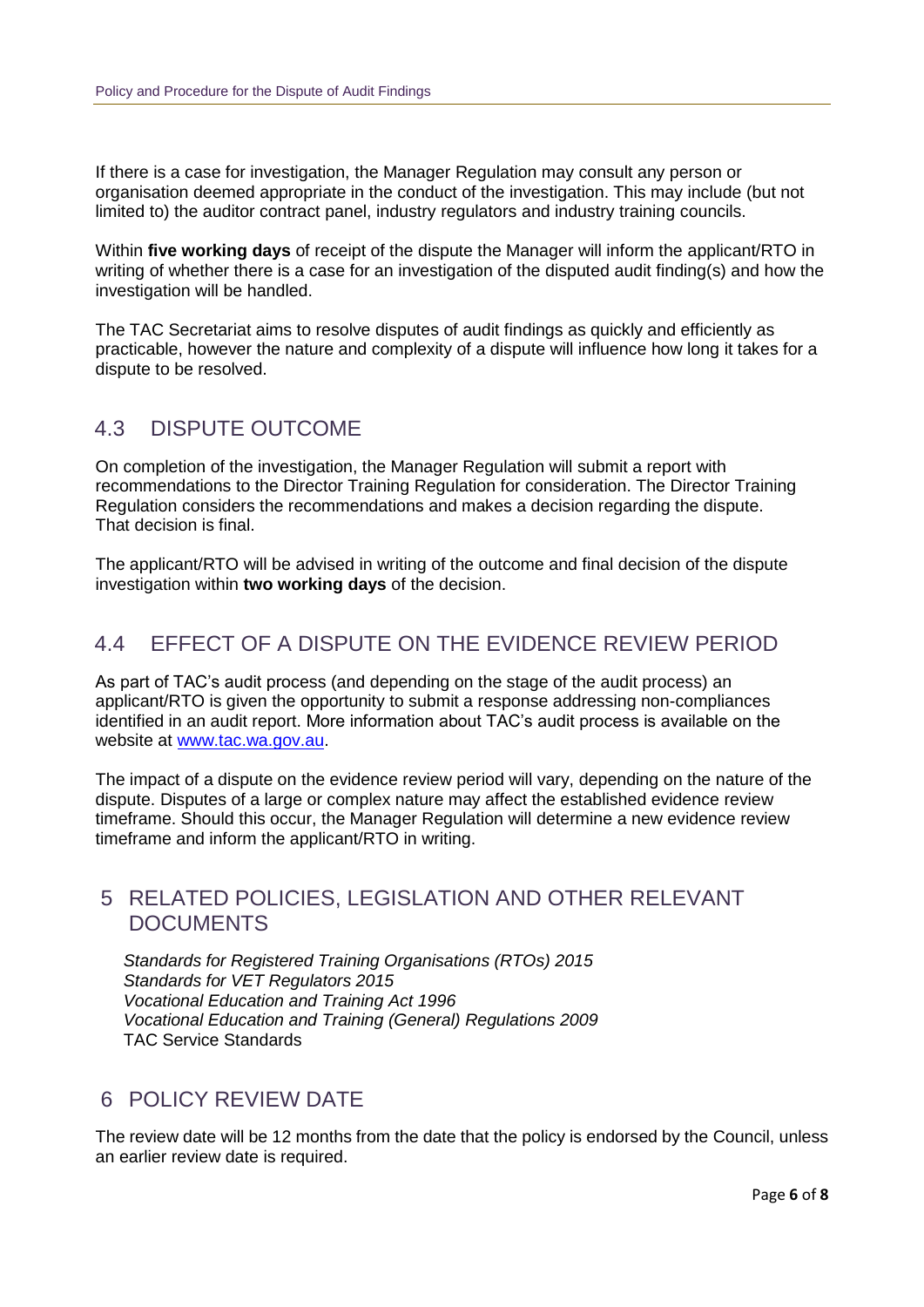# 7 CONTACT INFORMATION

Manager, Regulation Telephone: (08) 9224 6510 General Enquires: [tac@dtwd.wa.gov.au](mailto:tac@dtwd.wa.gov.au)